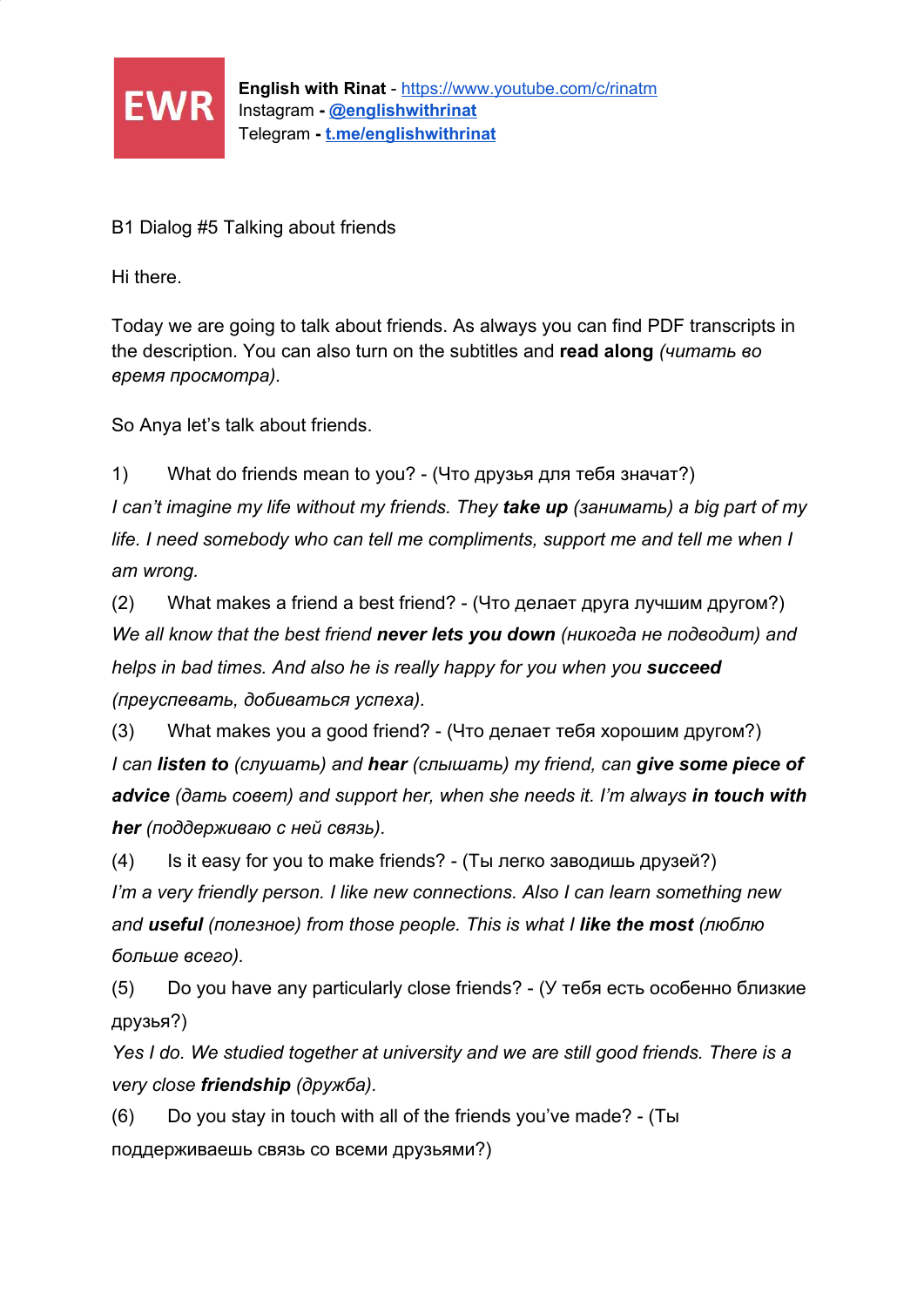

**English with Rinat** - <https://www.youtube.com/c/rinatm> Instagram **- [@englishwithrinat](https://instagram.com/englishwithrinat)** Telegram **- [t.me/englishwithrinat](https://t.me/englishwithrinat)**

*I try but sometimes it's impossible (невозможно), because people see the life differently (видеть жизнь по-разному).*

(7) Which long-lost friend would you like to see again? - (Кого из давно потерянных друзей, ты бы хотела увидеть вновь?)

*I don't have such friends. I see my friends two or three times a month and also we chat (переписываться, общаться) every day.*

(8) Is there a difference in friendship between your male friends and female friends? - (Есть ли разница в дружбе между твоими друзьями и подругами?) *I don't have male friends at all (вовсе, совсем). But I think there's a big difference because we don't have many things in common (общее). On another hand (с другой стороны) I believe in friendship between colleagues (коллеги).*

(9) What would life be like without friends? - (Какая бы была твоя жизнь без друзей?)

*It would be boring (скучный). I need people to hang out with (проводить время, отдыхать).*

(10) Do you ever worry about losing your friends? - (Ты когда-нибудь переживаешь, что можешь потерять друзей?)

*Yes, I do. I don't want to lose my friends. They are pretty much important to me.*

1) Are friends sometimes more important than family? - (Друзья порой важнее семьи?)

*That's a hard question. I think it's different for everyone. In my opinion (по моему мнению), friends can't be more important than family.*

(2) Do you agree with the expression "a friend in need is a friend in deed"? - (Ты согласен с выражением "друг познается в беде"?)

*Yes I do. I think that we can't have many real friends. We can have many fellows and mates (приятели и товарищи), that most likely (скорее всего) won't help you when you are in trouble. A real friend is a friend in need of course.*

(3) How similar are you to your friends? - (На сколько ты похож на друзей?)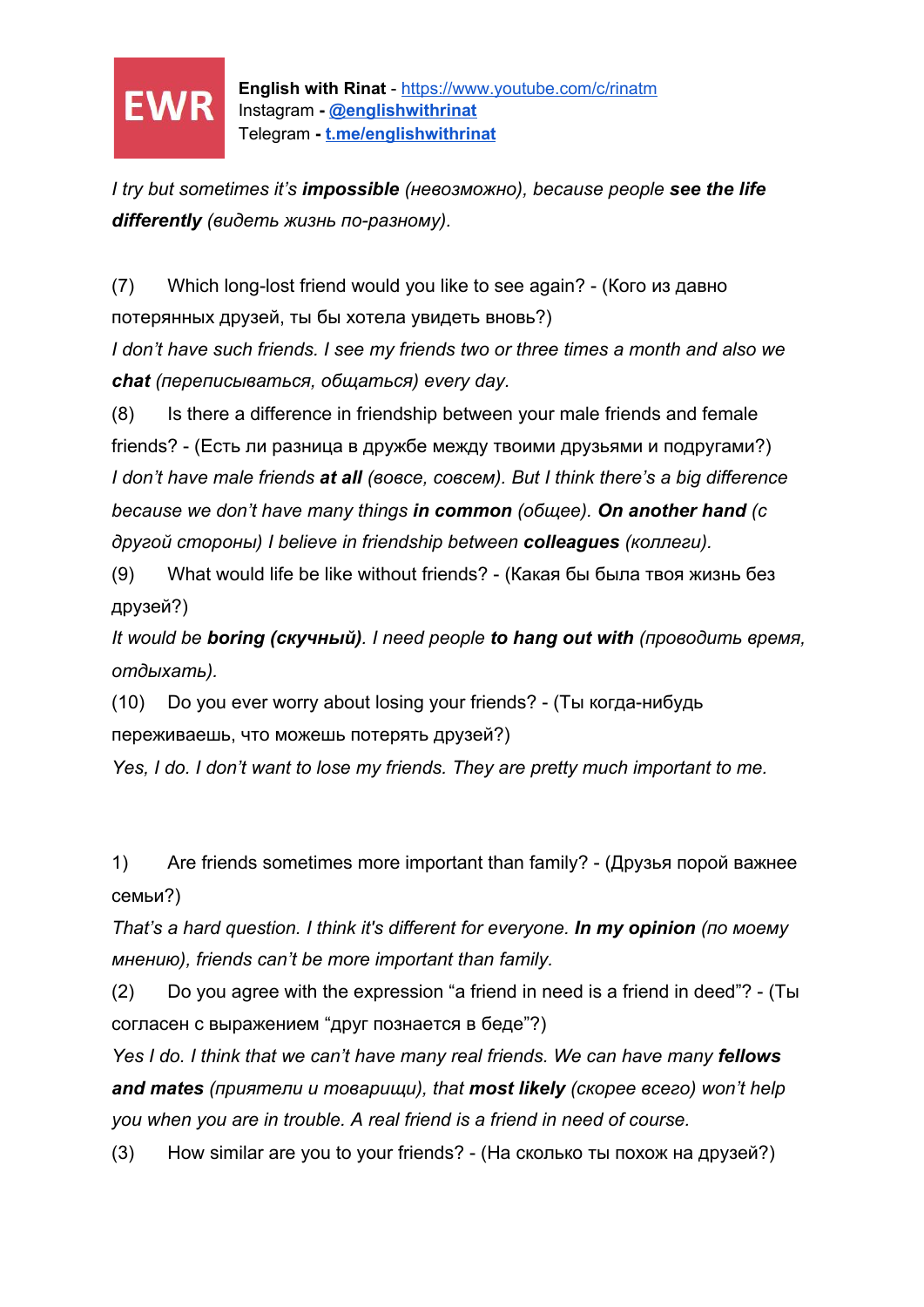

*All my friends are pretty much different. Especially now, when we all are 30 years old and even older. But even now we stay in touch with each other.*

(4) Do you think you have a special understanding with your friends? - (Ты считаешь, что у вас с друзьями особое понимание?)

*Absolutely. We can make jokes (шутить), which no one understands, but only my friends and me. So yes, we definitely have a special understanding with each other.*

(5) At which stages of life is it easier to make friends? - (В какие периоды жизни легче всего заводить друзей?)

*In childhood of course. Kids are usually pretty easygoing (легкий характером). I think 12-15 years old is the best age for making friends*.

(6) Are your childhood friends those you have strongest bonds with? - (С друзьями детства у тебя самые сильные связи?)

*Yes they are. As I said, the best friends are friends from childhood. So yes, my childhood friends are those I have the strongest bonds with.*

(7) What's the nicest thing you've ever done for your friends? - (Что самое приятное ты когда-либо делал для своих друзей?)

*I don't know. I can't remember anything in particular (в особенности). It's better to ask them I think.*

(8) How often do you fall out with your friends? - (Как часто ты ссоришься с друзьями?)

*Now I don't fall out with my friends, because we see each other not so often. When* we were young and spent a lot of time together, of course we had some **different** *points of view (различные точки зрения). But I can't say that we fell out a lot with each other. We were always getting along pretty well (хорошо ладили).*

(9) If you could choose any friend in the world, who would it be? - (Если бы ты мог выбрать любого друга во всем мире, кто бы это был?)

*To be honest (если честно) I don't know. That's a very personal question. I can't say it now.*

(10) What is the most valuable thing you have to offer as a friend? - (Что самое ценное ты можешь предложить, как друг?)